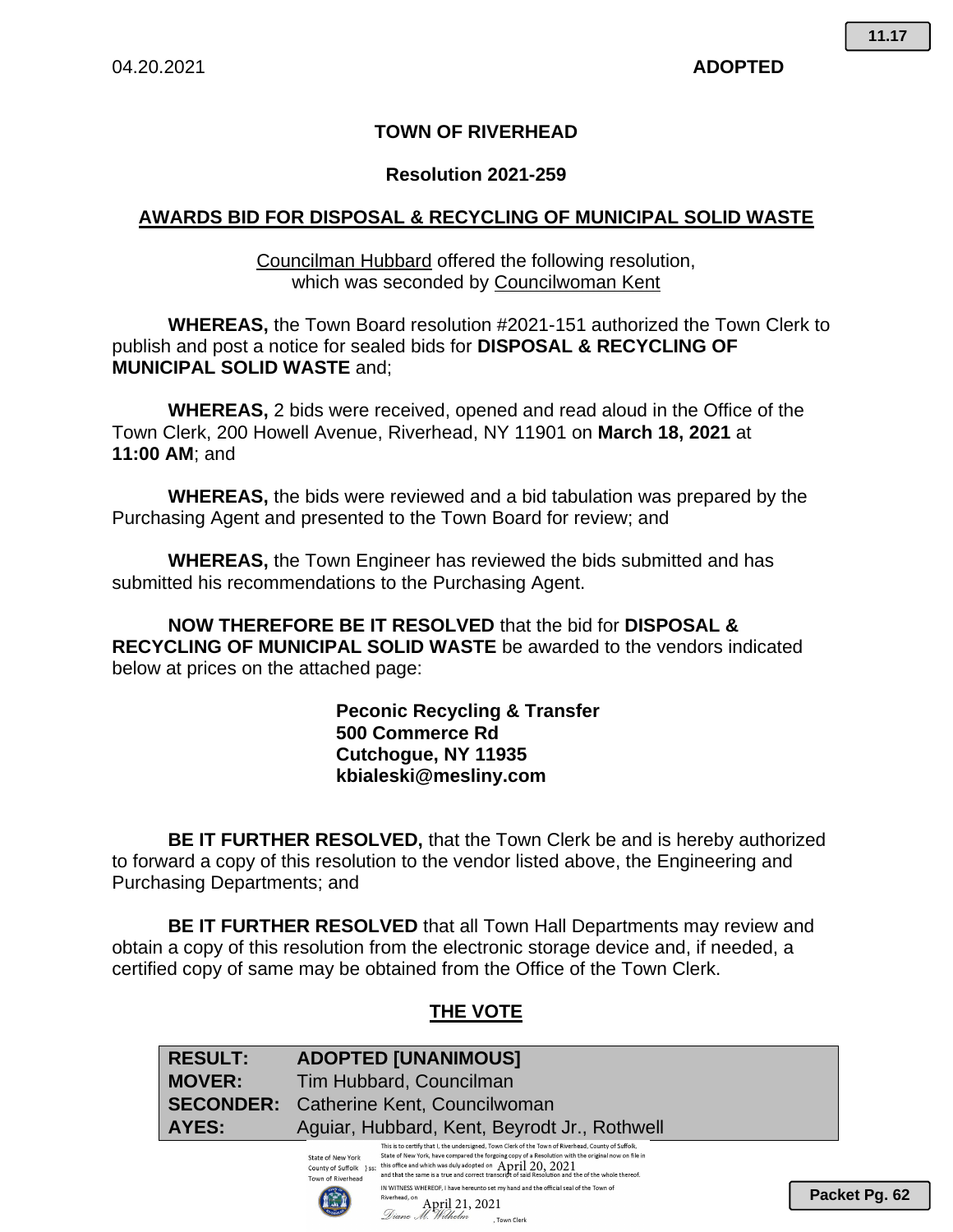# **FISCAL IMPACT STATEMENT OF PROPOSED RIVERHEAD TOWN BOARD LEGISLATION**

| Type of Legislation<br>Resolution x Local Law<br>А.                                                                                                                                                                                                                        |                                                    |                    |  |  |  |
|----------------------------------------------------------------------------------------------------------------------------------------------------------------------------------------------------------------------------------------------------------------------------|----------------------------------------------------|--------------------|--|--|--|
| Title of Proposed Legislation: Awards Bid for Disposal & Recycling of Municipal Solid Waste<br>В.                                                                                                                                                                          |                                                    |                    |  |  |  |
| Purpose of Proposed Legislation:<br>C.                                                                                                                                                                                                                                     |                                                    |                    |  |  |  |
| Will the Proposed Legislation Have a Fiscal Impact?<br>Yes x<br>D.<br>No                                                                                                                                                                                                   |                                                    |                    |  |  |  |
| If the answer to section D is "yes", select (a) or (b) below and initial or detail as applicable:<br>Е.                                                                                                                                                                    |                                                    |                    |  |  |  |
| The fiscal impact can be absorbed by Town/department existing resources set forth in approved Town Annual Budget x<br>(a)<br>(example:routine and budgeted procurement of goods/services)*if selecting E(a), please initial then skip items F,G and<br>complete H,I and J; |                                                    |                    |  |  |  |
| The description/explanation of fiscal impact is set forth as follows:<br>(b)                                                                                                                                                                                               |                                                    |                    |  |  |  |
| If the answer to E required description/explanation of fiscal impact (E(b)), please describe total Financial Cost of Funding over<br>F.<br>5 Years                                                                                                                         |                                                    |                    |  |  |  |
| <b>Proposed Source of Funding</b><br>G.<br>Appropriation Account to be Charged: A01-8-8160-482-000-00000                                                                                                                                                                   |                                                    |                    |  |  |  |
| Grant or other Revenue Source:                                                                                                                                                                                                                                             |                                                    |                    |  |  |  |
| Appropriation Transfer (list account(s) and amount):                                                                                                                                                                                                                       |                                                    |                    |  |  |  |
|                                                                                                                                                                                                                                                                            |                                                    |                    |  |  |  |
| H. Typed Name &<br>Title of                                                                                                                                                                                                                                                | I. Signature of Preparer                           | J. Date<br>4/12/21 |  |  |  |
| Preparer: Teresa<br><b>Baldinucci</b>                                                                                                                                                                                                                                      |                                                    |                    |  |  |  |
|                                                                                                                                                                                                                                                                            | eresa Baldinucci<br>4/20/2021<br>Teresa Baldinucci |                    |  |  |  |
| K. Accounting Staff<br>Name & Title                                                                                                                                                                                                                                        | L. Signature of Accounting Staff                   | M. Date<br>4/13/21 |  |  |  |
| William Rothaar,<br>Accounting                                                                                                                                                                                                                                             | William Rothans                                    |                    |  |  |  |
| Department                                                                                                                                                                                                                                                                 | <b>William Rothaar</b>                             |                    |  |  |  |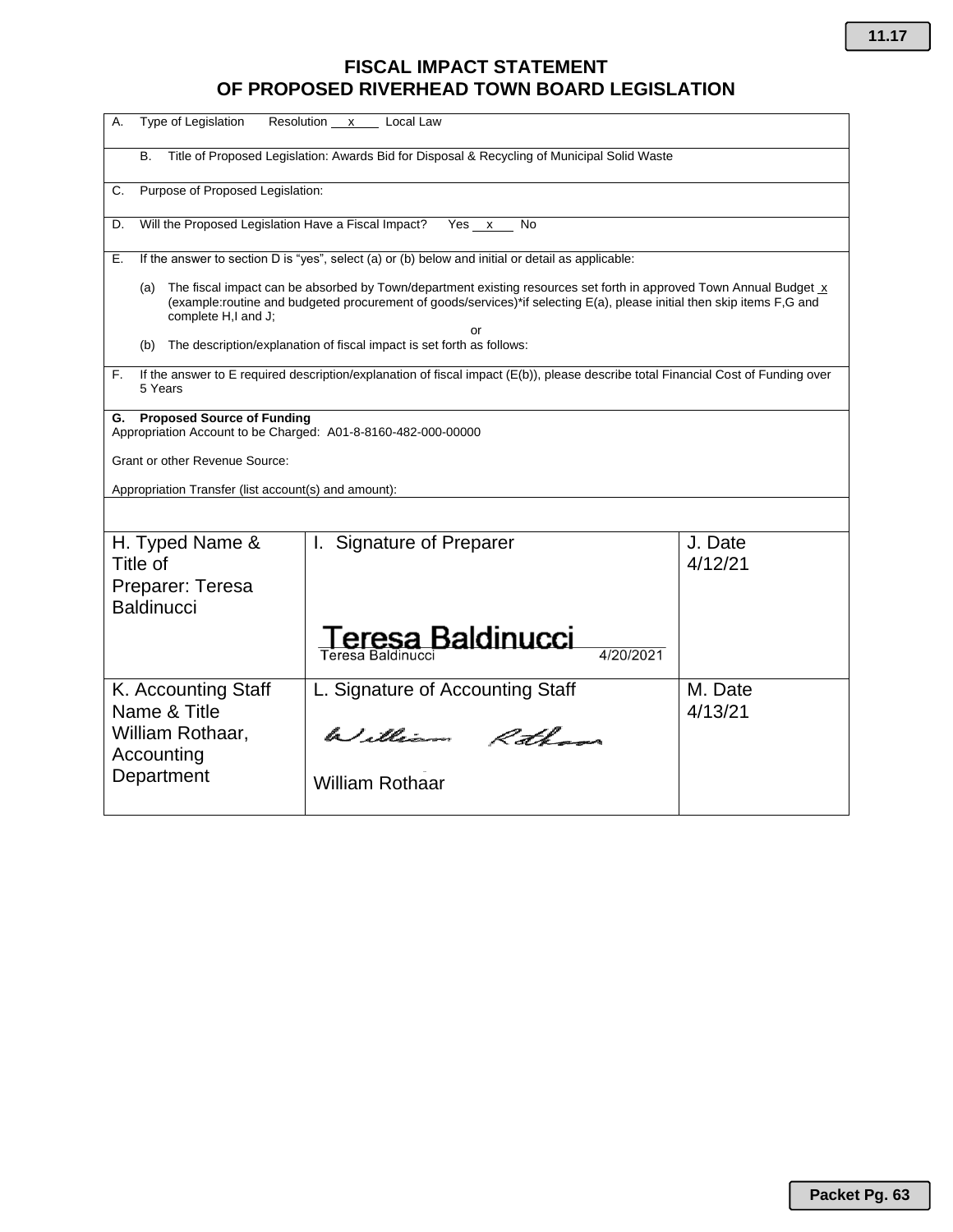

**Teresa Baldinucci Purchasing Agent 631-727-3200 Ext. 271** 

TO: Supervisor Aguiar; Deputy Supervisor Higgins; Councilpersons Beyrodt, Hubbard, Kent, Rothwell; Julie O'Neill, Deputy Town Clerk; Drew Dillingham, Town Engineer; Ken Testa, Deputy Town Engineer CC: Carol Delvecchio, Clerk's Office; Shannon Clifford, Engineering FROM: Teresa Baldinucci, Purchasing Agent DATE: March 19, 2021 RE: Bid Opening Report for Disposal and Recycling of Municipal Solid Waste

2 bids were received and opened on March 18, 2021 at 11am:

Winter Bros. Recycling of Long Island, LLC 120 Nancy St West Babylon, NY 11704 jlicato@winterbros.com

Peconic Recycling & Transfer 500 Commerce Rd Cutchogue, NY 11935 kbialeski@mesliny.com

**Yvette Aguiar Supervisor** 

Results of the bid opening are attached. All bids have been forwarded to the Engineering Department for review.